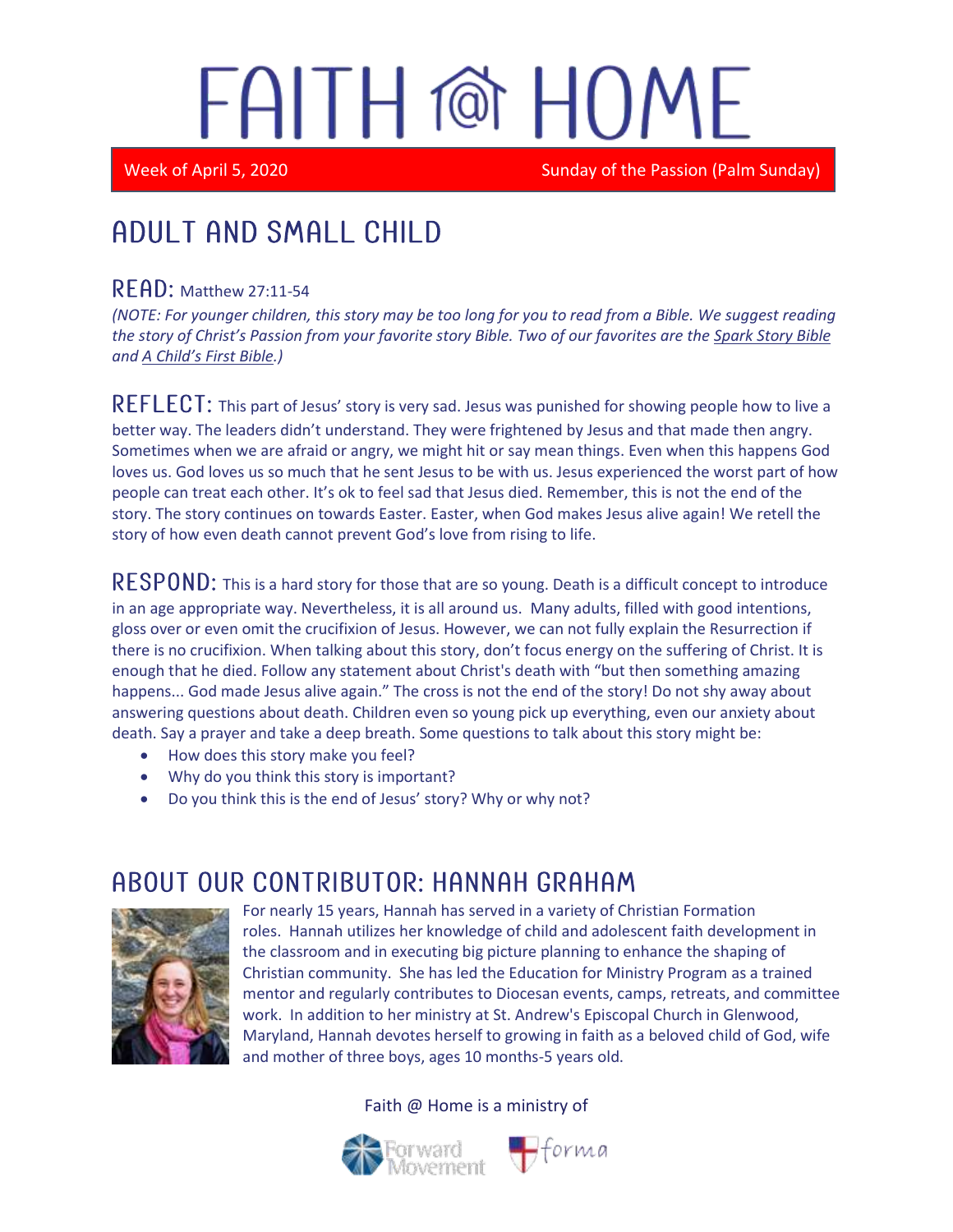# FAITH @ HOM

Week of April 5, 2020 Sunday of the Passion (Palm Sunday)

#### Adult and elementary

 $R$   $F$   $A$   $D$ : Matthew 26:14-27:66

REFLECT: Have you had a birthday party? When you enter the room, people are so happy to see you. They turn down the lights, bring out the cake, and sing happy birthday to you. All eyes are on you as you blow out the candles and make a wish. That's probably the feeling Jesus had at the start of today. Jesus rides into the city of Jerusalem on a donkey while people cheering and clapping. All eyes are fixed on him. But things quickly go from great to terrible. Jesus is arrested. Jesus is killed.

We hear this story on the day that we call Palm Sunday or Passion Sunday. It is the Sunday before Easter. It is a lot of story to tell and sometimes hard to tell in one service at church. It also has a lot of parts that are not easy or nice to listen to. But it's best to listen to it all. Because if you only hear one or a few parts, then you might miss the whole point of the story: Easter. Jesus dies, but God miraculously brings Jesus back to life. Through the way that Jesus lived and interacted with people, God shows us how to live and love. Through the way that Jesus died and was brought back to life, God promises us that death is not the end of our story either.

RESPOND: Find a Holy Week service to watch, either from your church or another church. There are many services that are livestreamed or available for watch online. Holy Week services help slow down the story and focus on particular points in the story. This makes Easter Sunday and the Easter story that more meaningful.

### ABOUT OUR CONTRIBUTOR: PATRICK KANGRGA



Originally from Arkansas, Patrick Christopher Kangrga began in ministry by serving two years as a member of the Episcopal Service Corps in Maryland and in Massachusetts. After this he began a lay-professional journey with positions at parish and diocesan levels in New York and New Jersey. Most recently he has served as the Associate for Youth Ministries at Trinity Church in Menlo Park, California. He has primarily served youth with a short stint into ministry with children.

Faith @ Home is a ministry of

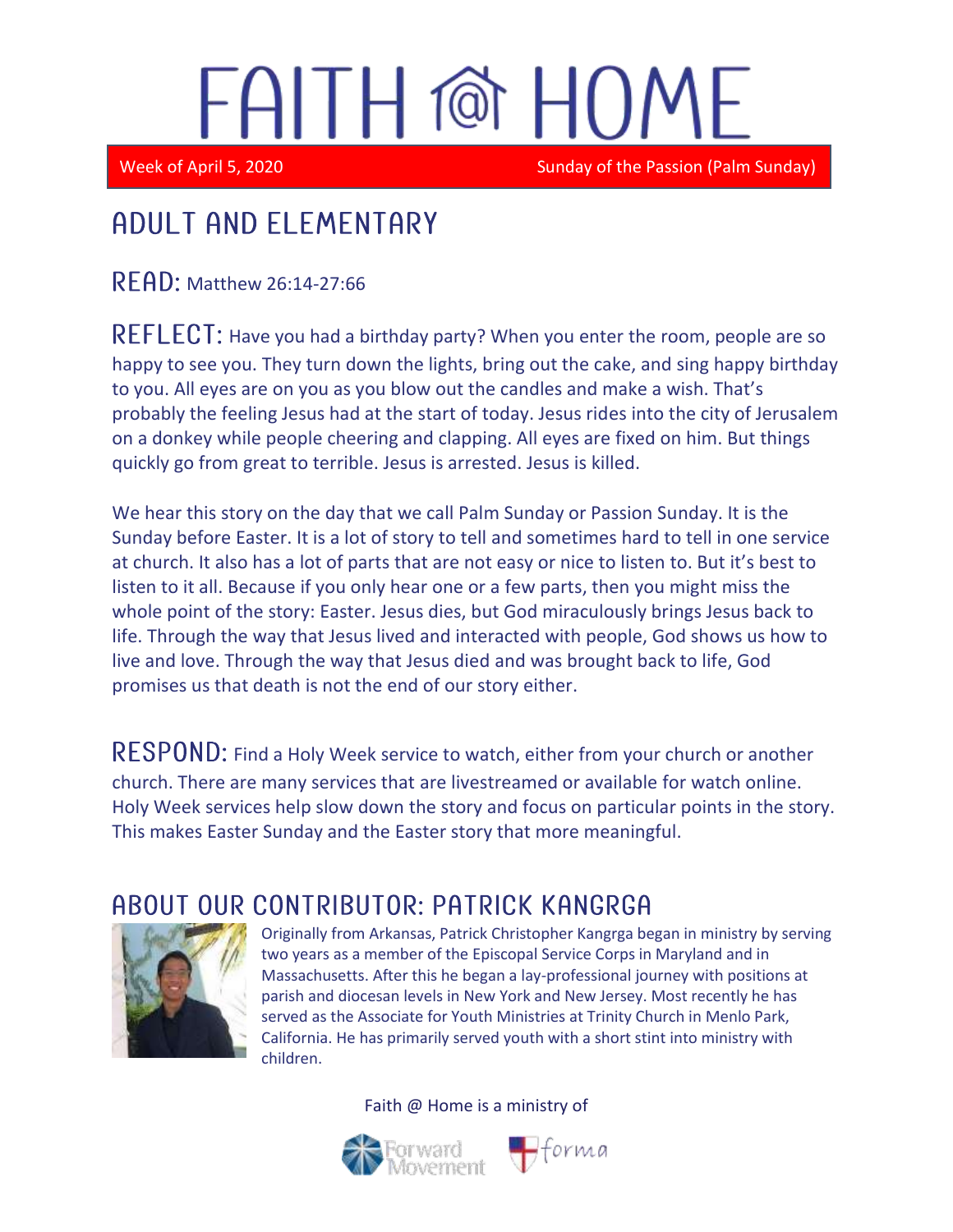# FAITH @ HOME

Week of April 5, 2020 Sunday of the Passion (Palm Sunday)

## Adult and youth

READ: Matthew 21:1-11

REFLECT: Throughout this holy season of Lent we have journeyed with the Gospel of John. Today we turn to the Gospel of Matthew as we enter Jerusalem with Jesus at the beginning of Holy Week. In this reading we are presented with a simple question, "Who is this?" This is the central question for us during Holy Week: who is Jesus and what does his life, crucifixion, and resurrection mean in our lives? Jesus enters Jerusalem riding on a donkey and being addressed as a king and prophet, with the crowds spreading branches of trees on the ground before him. However, we know how this story will end. The entrance of Jesus into Jerusalem is just the beginning of what for us in the Christian faith is the ultimate story of love and sacrifice. Jesus is hailed as Hosanna, the one who comes in the name of the Lord, but the crowds will also be the first ones to shout "crucify him!"

Palm Sunday reminds us that the celebration of the resurrection is near but that first we must experience the totality of Holy Week to fully rejoice when we arrive at Easter. "Who is this?" Who is this man Jesus, for whom we cry Hosanna but also to crucify him? Who is this man who welcomes everyone to the table? Who takes water from a shamed Samaritan woman, gives sight to a blind man, and raises Lazarus from the dead? Who is this man who we believe is resurrection and life? Who is stronger than death? We understand who Jesus is by walking the journey of Holy Week from Palm Sunday to Holy Saturday.

 $\mathsf{RESPOND:}$  Walk through the days of Holy Week together – what is the purpose of each day and what do remember/experience on each day? What is your favorite or the most moving part of Holy Week for you? Who is Jesus to you? Each day, write down your reflections on the day in your journal.

#### ABOUT OUR CONTRIBUTOR: KATE HUSTON



Kate Huston serves as the Director of Young and Young Adults and the Program Director for the IONA School of Formation in the Diocese of Oklahoma. Kate has worked in formation ministry for over 15 years and currently serves on the Forma Council. Before moving into full-time formation ministry, Kate had a faculty position in Political Science and continues to teach courses as an adjunct professor. Kate has a daughter, Brigid (6), and they love to read, watch the Great British Baking Show, and walk their 90-pound furball, Sully the Great Pyrenees.